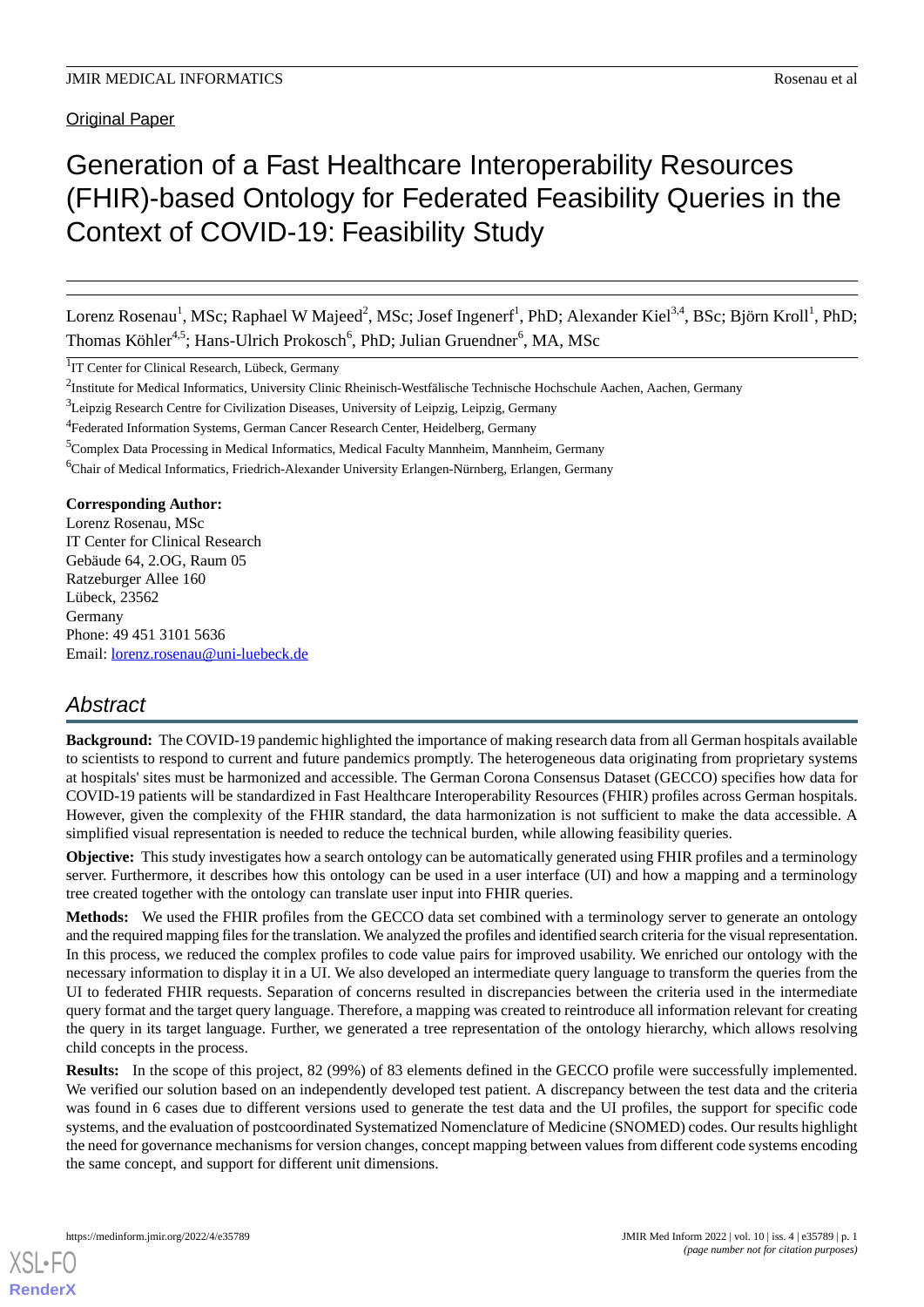**Conclusions:** We developed an automatic process to generate ontology and mapping files for FHIR-formatted data. Our tests found that this process works for most of our chosen FHIR profile criteria. The process established here works directly with FHIR profiles and a terminology server, making it extendable to other FHIR profiles and demonstrating that automatic ontology generation on FHIR profiles is feasible.

(JMIR Med Inform 2022;10(4):e35789) doi: [10.2196/35789](http://dx.doi.org/10.2196/35789)

# **KEYWORDS**

federated queries; feasibility study; Fast Healthcare Interoperability Resource; FHIR Search; CQL; ontology; terminology server; query; feasibility; FHIR; terminology; development; COVID-19; automation; user interface; map; input; hospital; data; Germany; accessibility; harmonized

# *Introduction*

# **Background**

Researchers require data to test, refine, and improve their models. Historically in health care, these data have often only been accessible and discoverable locally. Due to different protocols, proprietary solutions, and missing terminology, there is a lack of standardization to promote interoperability and data reuse [\[1](#page-9-0)].

In a national effort, the Medical Informatics Initiative (MII) in 2017 started to establish a national research platform for health care professions [[2\]](#page-9-1). Local data integration centers (DICs) collect the vast amount of health care data from the clinics and make them accessible across institutional boundaries. The DICs provide different services, such as data integration, data harmonization, standardized data repositories, consent management, and ID management, and form the backbone of a cross-institutional research network.

Data harmonization is achieved by applying Health Level 7 (HL7) Fast Healthcare Interoperability Resources (FHIR), which is an interoperability standard for health care information [[3\]](#page-9-2). It defines a common health care business entity model with *Resources* as basic building blocks. Each *Resource* has a defined set of data elements, constraints, and relationships to other *Resources*. Common *Resources* relevant to clinical researchers are *Patient*, *Observation*, *Condition*, *Procedure*, *MedicationStatement*, *Consent*, and *Immunization*. FHIR profiles can further constrain and extend the predefined *Resources* for specific use cases.

The COVID-19 pandemic revealed the urgency of addressing the interoperability challenge [[4\]](#page-9-3). The German Corona Consensus Dataset (GECCO) [[5\]](#page-9-4) and its representation in FHIR profiles were developed to address the semantic interoperability challenge on a national level.

GECCO consists of 83 data elements defined in FHIR profiles that characterize COVID-19 patients according to their medical history, findings, demographics, laboratory values, medications, symptoms, therapy, and vital signs. Each profile's *Bindings* to *ValueSets* (defined sets of medical terminology) that reference the *CodeSystems* Systematized Nomenclature of Medicine-Clinical Terms (SNOMED CT), Logical Observation

Identifiers Names and Codes (LOINC), *International Classification of Diseases and Related Health Problems, 10th edition*, German version (ICD-10-GM), and Anatomical Therapeutic Chemical (ATC) [[5\]](#page-9-4) define the medical terms associated with COVID-19 patients within the German health care system. The data set is under ongoing development.

In the CODEX project funded by the German Federal Ministry of Education and Research (BMBF), the existing infrastructural progress of the MII is the foundation to create a web-based federated query tool, which researchers can use for cohort discovery/feasibility queries based on the GECCO data model.

Within the CODEX feasibility architecture [\(Figure 1\)](#page-2-0), all German university hospitals extract, transform, and load (ETL) their COVID-19 patient data from their primary source systems to a local FHIR server in GECCO format. Feasibility queries created in the central CODEX feasibility user interface (UI) are forwarded via the CODEX feasibility platform to the decentralized FHIR server within the DICs. Their responses are then transported back to the feasibility UI and displayed to the user, anonymized and aggregated. The detailed architecture is described in a separate publication [[6\]](#page-9-5).

The feasibility platform developed within the CODEX project is independent of the COVID-19 use case. Within the FHIR server, arbitrary data can be stored if ETL processes exist to convert the clinical source systems data to FHIR. Furthermore, the query languages (FHIR Search and Clinical Quality Language [CQL]) used at the DICs are universally applicable for arbitrary FHIR data. The highly reusable nature of the infrastructure lends itself well to developing a UI that is use-case-independent. The structure of feasibility queries is consistent—only the use-case-specific query criteria need to be identified. Therefore, for our use case, the data elements within GECCO need to be provided to the user as query criteria.

Extracting criteria from structured data based on a clinical data model for a visual representation on a query interface was also performed by Haarbrandt et al [\[7](#page-9-6)] for the openEHR format (where "EHR" refers to "electronic health record"). Contrary to their approach, we keep the FHIR data in their existing format and do not rely on ETL processes. Similar to other federated approaches [\[8](#page-9-7)-[10\]](#page-9-8), we create feasibility queries centrally and distribute them to the clinical sites. In contrast to them, our feasibility platform is based on FHIR profiles.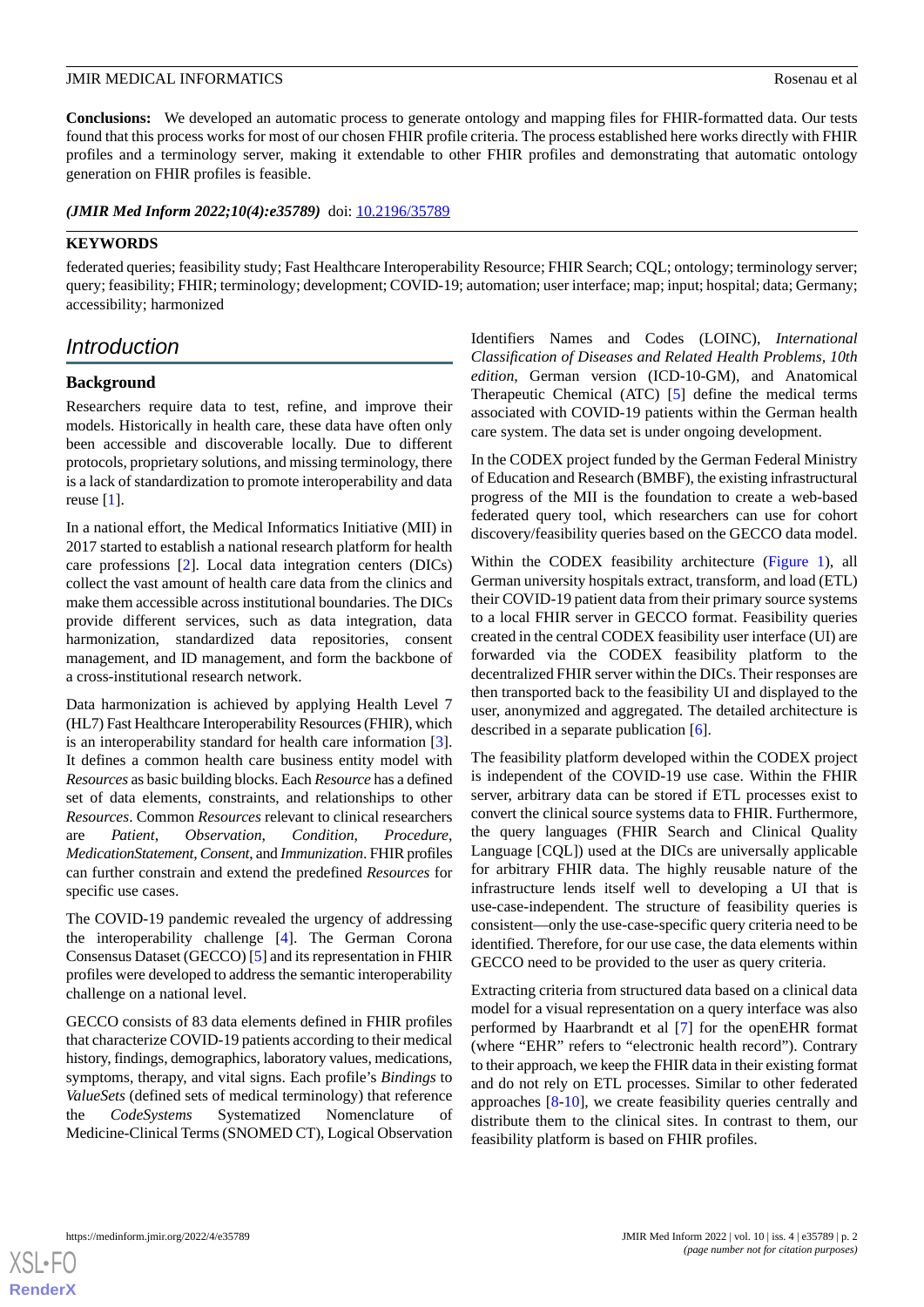#### **JMIR MEDICAL INFORMATICS** Rosenau et al.

<span id="page-2-0"></span>Figure 1. CODEX feasibility architecture. DIC: data integration center; ETL: extract, transform, and load; FHIR: Fast Healthcare Interoperability Resources; UI: user interface.



# **Aim**

The complex nature of FHIR profiles makes them unsuitable as a direct interaction format for researchers. This study investigates the use of FHIR profiles, using the GECCO profile as an example, to automatically generate an ontology that provides a generic UI with all the information needed to create feasibility queries and execute them at the hospital sites. We use the term "ontology" following Informatics for Integrating Biology & the Bedside (i2b2; i2b2 Foundation Inc) to refer to hierarchically structured concepts that allow users to create queries using the concepts as criteria [\[7](#page-9-6)].

# *Methods*

#### **Overview**

<span id="page-2-1"></span>The aim of generating an ontology is to make criteria findable and identifiable by researchers. These criteria are often independent of how data are stored and processed on a technical level. To bridge this gap, this study investigated not only how

to generate an ontology for a UI but also how a mapping and a terminology tree file can be automatically generated to support FHIR request generation.

Thus, we divided the investigation of the problem into 2 parts:

- Creating UI profiles for the visual representation in the UI
- Creating a mapping and a terminology tree for query translation

# **UI Profiles**

The UI ([Figure 2\)](#page-2-1), designed for feasibility queries, allows the user to select inclusion and exclusion criteria. The criteria can be chosen from a tree representation (green) or searched for directly (orange). Inclusion and exclusion criteria are presented in a drag-and-drop area where different criteria can be joined using the Boolean AND and OR operations and moved from inclusion to exclusion and vice versa (blue and purple). The represented concepts can be stand-alone or further specified by the user with a value while defining the query. The criteria the user can choose from in the CODEX project are based on GECCO.

**Figure 2.** The Codex feasibility UI containing widgets to choose criteria and to create suitable queries. UI: user interface.

| Number of patients:<br>$\mathsf D$                      |                                              |
|---------------------------------------------------------|----------------------------------------------|
| Inclusion criteria<br>Code or display                   | <b>Exclusion criteria</b><br>Code or display |
| Selected criteria<br>-----------<br>(AND <sub>•</sub> ) | ------------<br>OR <sub>o</sub>              |
|                                                         | SEND<br><b>RESET</b>                         |

The GECCO profiles are defined as FHIR *StructureDefinitions* and can be obtained from Simplifier [[11\]](#page-9-9). Each profile can be regarded as a blueprint of possible *Resource* instance data stored in the DICs.

A profile analysis must provide uniquely identifiable elements and values of interest that define the criteria to create the ontology for the user. Manual maintenance of such an ontology would be a time-consuming, error-prone, and laborious task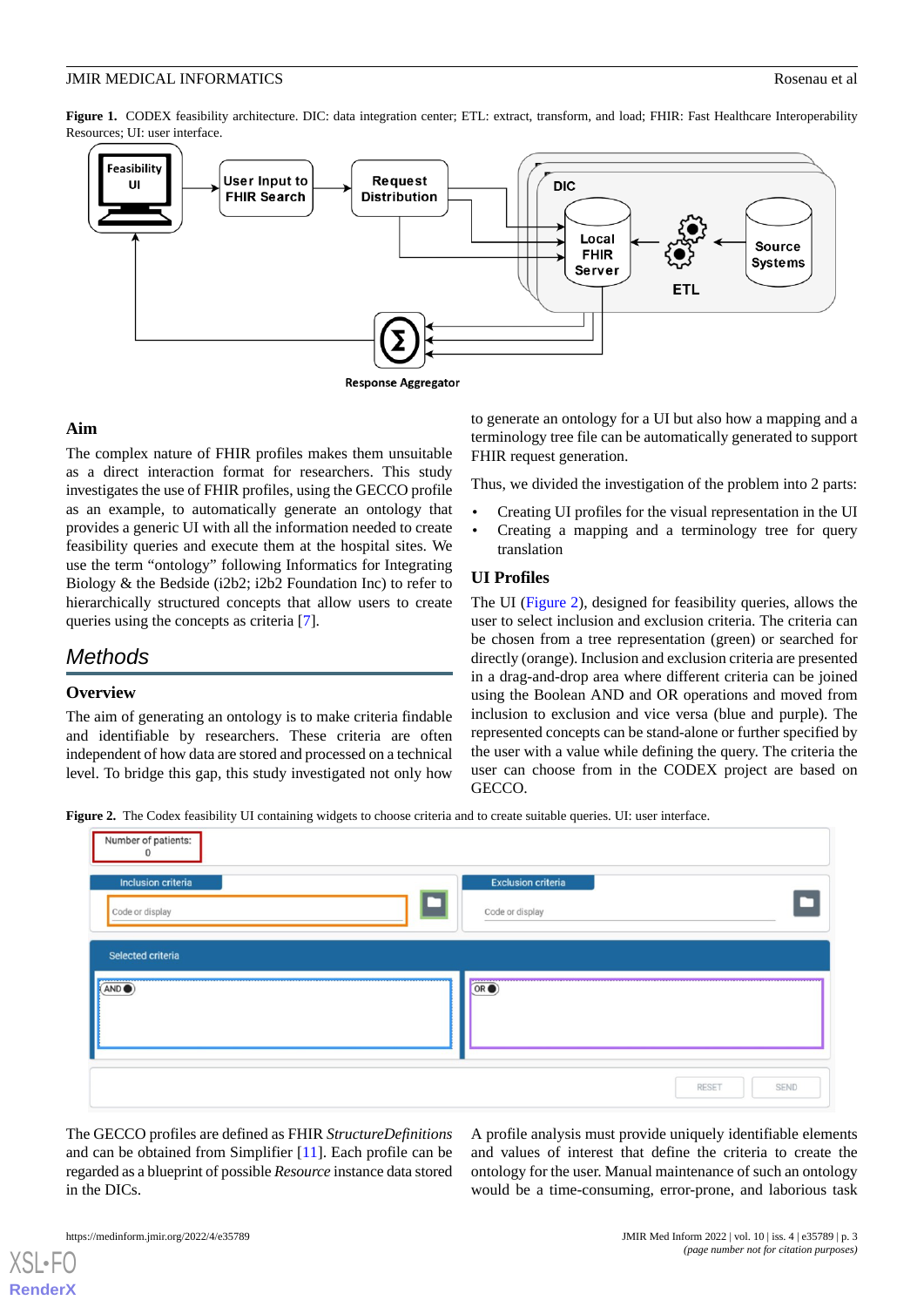[[12\]](#page-9-10). Given the structured nature of the FHIR profiles, an automated approach can be used to generate the ontology. For this purpose, we implemented a Python script [[13\]](#page-9-11), which creates a JavaScript Object Notation (JSON) representation of the ontology—the UI profiles (see [Figure 3](#page-3-0) for an excerpt). This representation puts all criteria in a hierarchical context using a *children* element for each criterion and provides the UI with all the necessary information to display each criterion. If the *children* element is empty, the criterion is a *leaf* criterion, which does not need to be expanded further.

[Figure 4](#page-3-1) illustrates the entire program's procedure. Besides the UI profile, a mapping and a terminology tree were created.

<span id="page-3-0"></span>Figure 3. UI profile excerpt. UI: user interface.

 $\overline{f}$ 

<span id="page-3-1"></span>₹

```
"display": "Anamnese / Risikofaktoren",
"id": "bc8c8790-85cd-4b53-bf7e-3b4fc162fele".
"leaf": false,
"selectable": false.
"termCode": {
    "code": "Anamnese /Risikofaktoren",
    "display": "Anamnese / Risikofaktoren",
    "system": "num.codex"
\},
"timeRestrictionAllowed": false,
"valueDefinitions": []
"children": [
    \{"children": [\quad "..." ],
        "display": "Aktive Tumor-/Krebserkrankungen",
        "id": "6c9f241a-1c39-4f26-8cc2-c2574ca3183e",
        "leaf": false,
        "selectable": true,
        "termCode": {
            "code": "363346000",
            "display": "Malignant neoplastic disease (disorder)",
            "system": "http://snomed.info/sct"
        \},
        "timeRestrictionAllowed": false,
        "valueDefinitions": []
    \},
```
**Figure 4.** Processing of the GECCO profile to UI profile, mapping, and terminology tree. First, the FHIR profiles are identified within the *LogicalModel*. Next, the *ValueSets* defined in the *Bindings* of specific attributes within the FHIR profiles are identified. Afterward, the *ValueSets* are expanded utilizing a terminology server. Finally, the combined information from the *LogicalModel*, the FHIR profiles, and the expanded *ValueSets* gets processed and converted to the UI profile, the mapping, and the terminology tree. FHIR: Fast Healthcare Interoperability Resources; GECCO: German Corona Consensus Dataset; JSON: JavaScript Object Notation; UI: user interface.

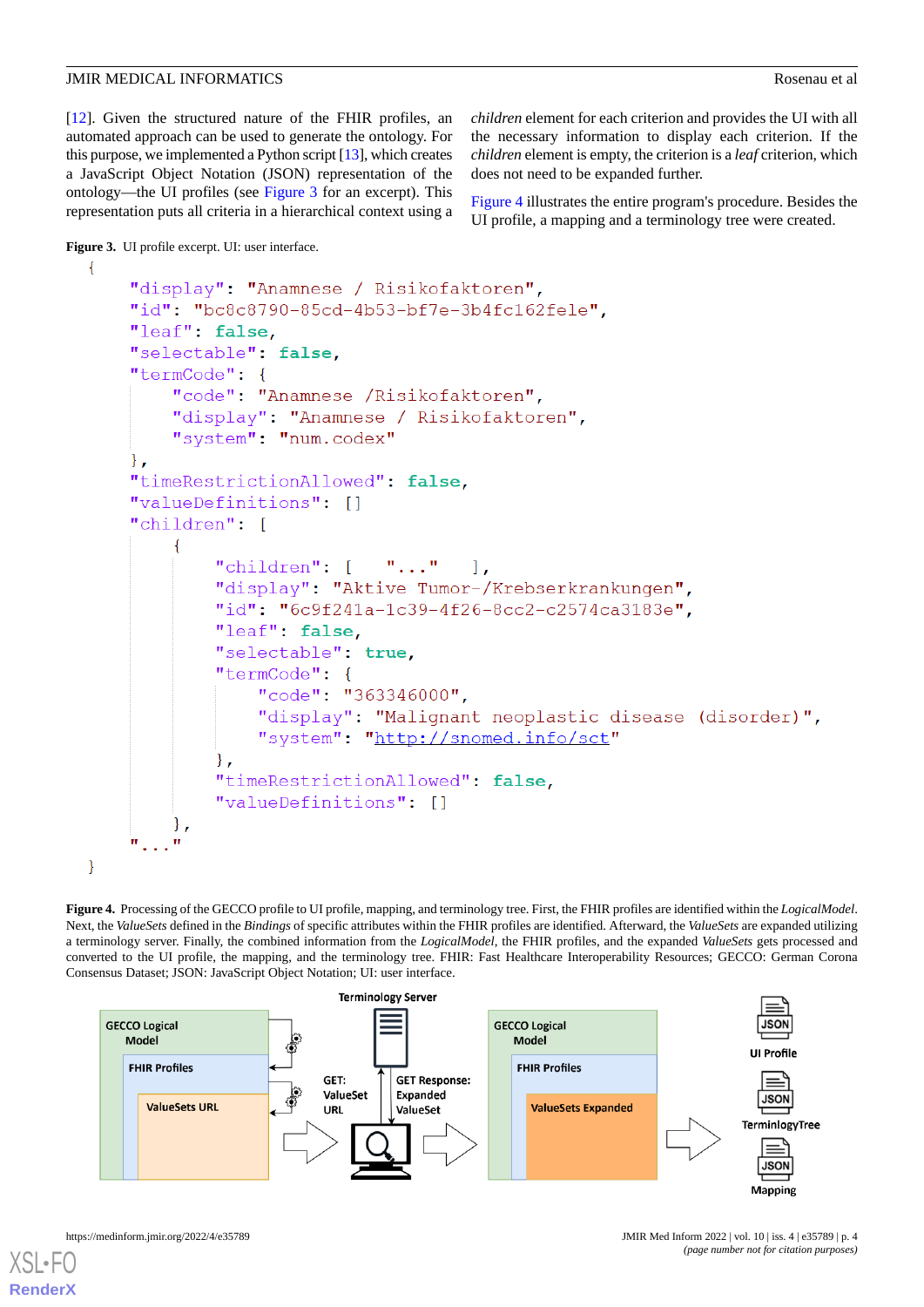In addition to the *StructureDefinitions*, the GECCO profile provides a *LogicalModel*. FHIR logical models serve the purpose of collecting requirements from medical experts without having to adhere to the FHIR specifications in the early stages of profile development. In later stages, the elements within the *LogicalModel* can be mapped to the *StructureDefinitions.* For us, the JSON representation of the *LogicalModel* served to identify the categories of our UI. For each category, the *LogicalModel* further defined a set of logical criteria. The name of each criterion was then used to identify the respective profile representing the criteria. Not every GECCO profile needs to be handled individually. The implementation effort can be drastically reduced by grouping all profiles based on the FHIR *ResourceType*.

Each criterion is specified by a code from a terminology system. An optional value allows further restricting the criteria. If no value is provided, the existence of the code is the criterion.

An in-depth analysis of the FHIR profiles allowed us to identify the attributes that specify the criteria and their values. [Table 1](#page-4-0) displays the attributes of a FHIR profile, which specify the criteria and the values for each FHIR *ResourceType*. In total, 75 (90%) of the 83 defined profiles could be represented in this fashion.

<span id="page-4-0"></span>**Table 1.** Identified attributes that specify the concepts and values for the criteria.

| <i>ResourceType</i>           | Criteria-specifying attribute | Value-specifying attribute | Example                                                                         |
|-------------------------------|-------------------------------|----------------------------|---------------------------------------------------------------------------------|
| Condition                     | code                          |                            | Type 2 diabetes mellitus                                                        |
| <i>Observation</i> (concept)  | code                          | value (CodeableConcept)    | Sex assigned at birth: female                                                   |
| <i>Observation</i> (quantity) | code                          | value ( <i>Quantity</i> )  | Weight: 70 kg                                                                   |
| Procedure                     | code                          |                            | Plain radiography (procedure)                                                   |
| <b>MedicationStatement</b>    | code                          |                            | Product containing antipyretic                                                  |
| <i>Immunization</i>           | vaccineCode                   |                            | Typhus vaccine (product)                                                        |
| <i>DiagnosticReport</i>       | code                          | conclusion                 | Diagnostic imaging study: radiological finding charac-<br>teristic for COVID-19 |
| Specimen                      | type                          |                            | Blood specimen                                                                  |

Some profiles with the same *ResourceType* do not hold the information on the value in the same attribute. For these cases, additional heuristics or corner cases need to be established. One reoccurring case in this regard is the representation of the *ObservationResource*. FHIR does not differ between *Observations* that have recorded a concept or a value. For example, the concept of smoking status is defined as an *Observation* with values indicating the smoking frequency. The body height is also defined as an *Observation* but has a quantity as a value. Therefore, different UI profiles and mappings are needed.

The profile itself is not a criterion. Instead, the profile's criteria-specifying attribute (see [Table 1\)](#page-4-0) defines the set of criteria, and the profile specifies how all criteria within this set will be modeled.

After identifying the *ResourceType,* the set of criteria and possible values for each criterion can be resolved using the *Bindings* of each specifying attribute. Each *Binding* contains the canonical URL of a *ValueSet*. A *ValueSet* defines a set of medical terms from medical terminology, such as ICD-10. An instance of the Ontoserver, a terminology server [[14\]](#page-9-12) based on the FHIR standard, administers all *ValueSets* from the GECCO profile. After identifying the *ValueSet*, the available values can be obtained from the terminology server using the *expand* operation. Each concept in the *ValueSet* has a unique combination of code and system, which identifies the criterion. The concepts are represented in a list. To build our ontology, we derived the hierarchy of codes based on the is-a relationship between them. We further enriched our ontology with

information about how the criteria should be represented (ie, which criterion is selectable).

To illustrate the process, take the criteria group "Chronic Lung Disease" with the parent category "Anamnesia/Risk Factors." The profiles JSON is analyzed and based on the field *ResourceType*, identified as a *Condition* whose attribute "code" (contains a code and a system) defines the criterion. Other attributes are in this case not of primary interest to the researcher and can be ignored during query processing or set to specific values for the most common research interest, like only searching for verified conditions.

Valid codes can be obtained from SNOMED-CT and ICD-10-GM *ValueSets*. Currently, valid codes are only displayed for codes from a single *CodeSystem* due to the potential confusion caused by the overlap of concepts between *CodeSystem* (ie, sleep apnea is part of ICD-10 and SNOMED CT). The ICD-10-GM *CodeSystem* is chosen because of its broader adaptation in clinics. The *ValueSet* is transformed into a tree structure based on the subsumption relations within the terminology and appended below the "Chronic Lung Disease" node.

# **FHIR Search/CQL**

Between its visual representation and the execution as a FHIR Search request at the university hospital sites, the feasibility query created in the UI is sent to the backend in an intermediate data format. The intermediate query format was developed within the CODEX project and is named Structured Query (SQ).

Like the UI, the SQ is composed of 2 parts: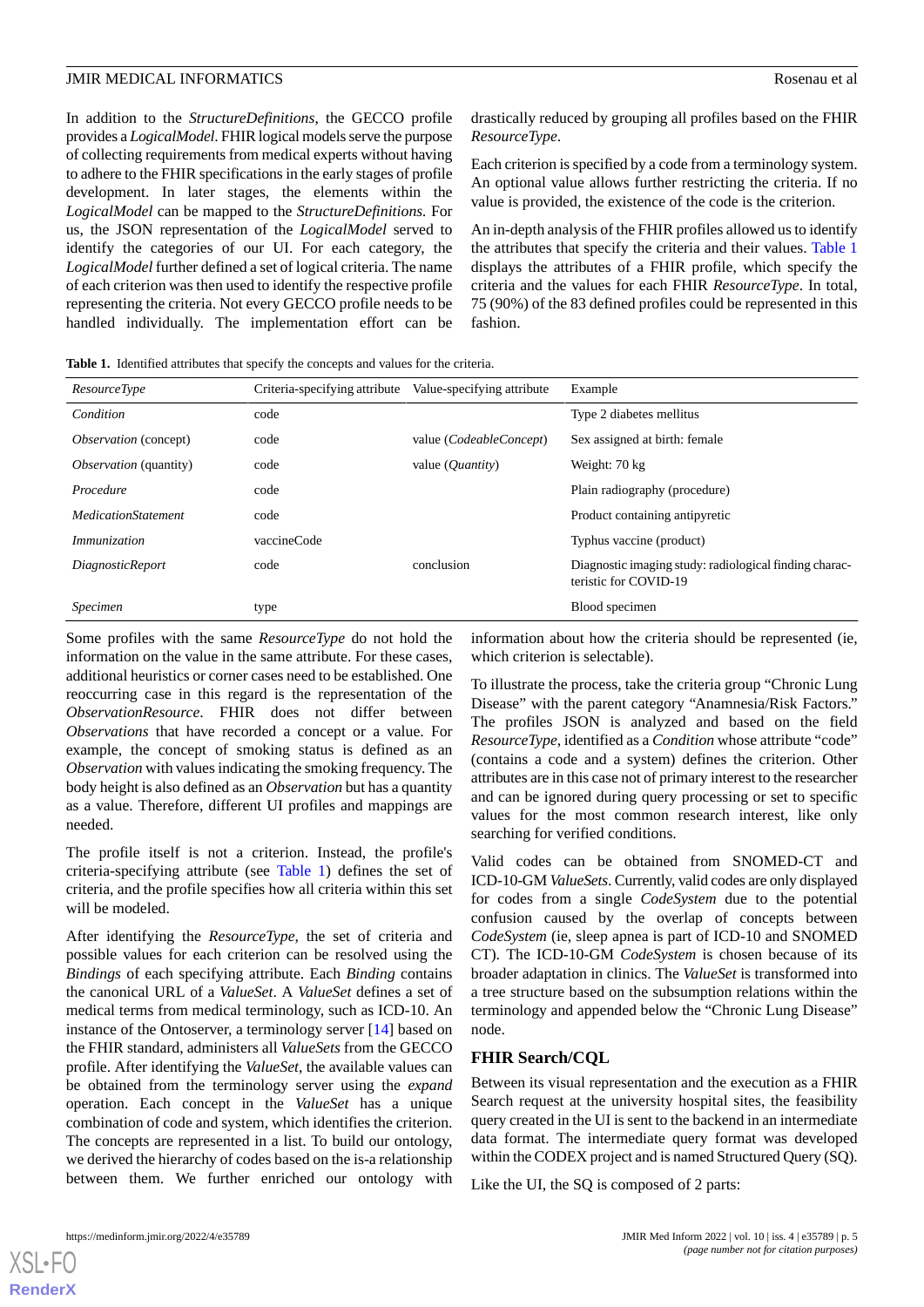- The inclusion criteria are in conjunctive normal form without negation.
- The exclusion criteria are in disjunctive normal form without negation.

They are combined in an AND NOT expression:

 $SQ=$ inclusion criteria  $(CNF)$   $\neg$  exclusion criteria (DNF)

The use of an intermediate format simplifies the translation into multiple query languages. FHIR *Resources* can be requested using FHIR Search or CQL. FHIR Search uses GET requests to obtain *Resources* from an FHIR server. All *Resources* define a set of search parameters that can be used to filter the search result.

FHIR Search has limitations in its expressiveness. It requires defined search parameters and cannot express inclusion and exclusion criteria in a single query [\[15](#page-9-13)].

<span id="page-5-0"></span>Although these issues have been overcome within the CODEX project through workarounds including custom search parameters, multiple FHIR Search requests, and combination

logic of the results, CQL presents a promising solution to overcome the limitations of FHIR Search [\[16](#page-9-14)].

#### **Mapping**

To allow for a high degree of modularity we applied the software design pattern Separation of Concerns [\[17](#page-9-15)]. This allowed for independent development of the components and provided more flexibility to adjust to individual sites' existing infrastructure and future developments. The UI is separated from the query process and the query language, allowing high maintainability. Therefore, the UI profiles do not hold information on the underlying FHIR data model or the query languages. Furthermore, the hierarchic information is not transferred in the SQ, allowing for independent ontology development.

Therefore, the lost information about the *Resources* and their search parameters needed to create the FHIR Search request at the clinical server side must be reintroduced.

To achieve this, we created a mapping for each criterion ([Figure](#page-5-0) [5\)](#page-5-0), storing all information needed to translate the SQ into FHIR Search and COL requests.

**Figure 5.** Mapping entry for "Chronic Lung Disease." The search parameter for the code identifying the criterion is "code." The value of *verificationStatus* is fixed to "confirmed."

```
ł
    "fhirResourceType": "Condition",
    "fixedCriteria": [
        \overline{f}"fhirPath": "verificationStatus",
             "searchParameter": "verification-status",
             "type": "coding",
             "value": [
                 €
                      "code": "confirmed",
                      "display": "confirmed",
                      "system": "http://terminology.hl7.org/CodeSystem/condition-ver-status"
             I
        l,
    \mathbf{1},
    "termCode": {
        "code": "413839001",
         "display": "Chronic lung disease",
         "system": "http://snomed.info/sct"
    Ι.
    "termCodeSearchParameter": "code"
J.
```
Again, we used the same process as established previously to generate the UI profiles. Instead of rendering the codes for the criteria- and value-specifying attributes, we linked the codes and the search parameter and FHIR paths for the same criteria.

Utilizing the criteria code as a key, we specified the search parameters for the code and the value.

Not all attributes of a FHIR profile have a default search parameter, especially all *Extensions* as they are not part of the official FHIR standard. To handle these cases, additional (custom) search parameters needed to be defined, added to the FHIR server, and referred to in our mapping.

We further defined so-called fixed criteria to restrict attributes not available to the user by setting their search parameter to a

 $X$ SL•FC **[RenderX](http://www.renderx.com/)** predefined value. This is necessary, for example, to only search for confirmed diagnoses.

For the chronic lung disease example, a mapping entry was created for each chronic lung disease code with the corresponding information that the code can be found within the resource *Condition* under the search parameter "code" with a fixed criterion "verification-status" with the value "confirmed" (see [Figure 5\)](#page-5-0).

Criteria that are not *leaves* in the ontology tree represent all criteria that descend from it. The subcriteria are not sent in the SQ and need to be resolved at the clinical sites. Due to the lack of terminology servers, we provided the terminology tree JSON file, which represents the UI profiles reduced to only hierarchic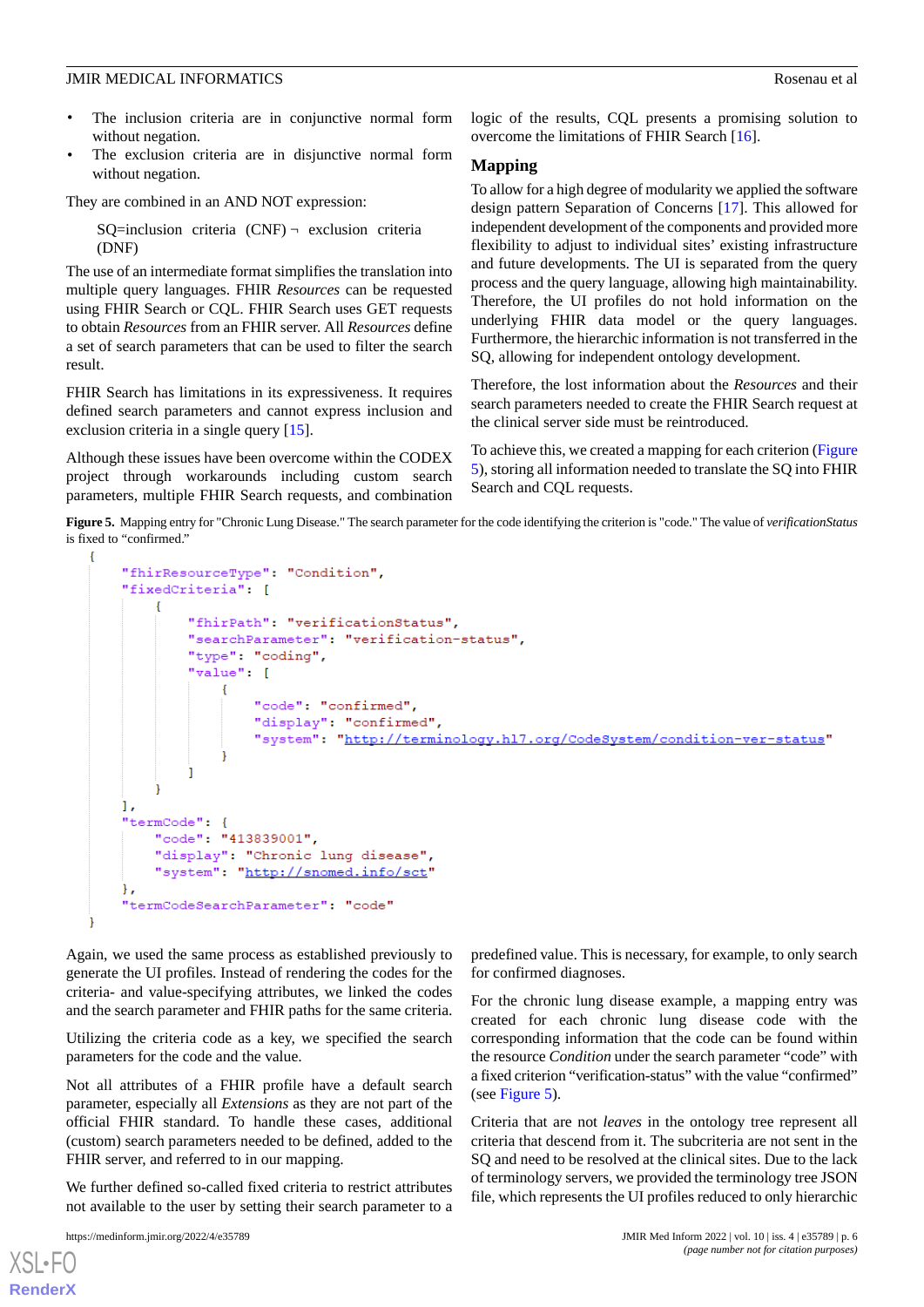information between codes. A terminology tree consists of nodes with 2 properties: the code that identifies the concept within the tree and a list of child nodes.

# *Results*

#### **Corner Cases**

The established process can parse all profiles defined in GECCO. However, in an in-depth analysis of the GECCO profiles, we identified 7 corner cases needing explicit handling, increasing the implementation effort. [Table 2](#page-6-0) lists the issues preventing the handling based on *ResourceType*. Explicit handlings were implemented for each case.

<span id="page-6-0"></span>Using the explicit and *ResourceType*-based mapping, we successfully created the UI profiles, mapping, and terminology tree for the additional 7 corner cases, thus covering a total of 82 (99%) of 83 profiles. Only the date of birth was excluded due to privacy concerns but could have been implemented in a similar manner.

Examples of the feasibility UI with the loaded UI profiles and an example query can be found in [Multimedia Appendix 1.](#page-9-16)

The overall architecture utilized the results as shown in [Figure](#page-6-1) [6.](#page-6-1)

The criteria were selected and combined into a feasibility query based on the UI profiles. The resulting SQ was sent to a back-end component, which translated the SQ utilizing the mapping. The resulting FHIR Search requests were distributed to all DICs at the clinical sites and executed on the GECCO-harmonized data using the mapping and terminology tree we generated. The responses were aggregated, anonymized, and sent back to the feasibility UI to display the result.

**Table 2.** Corner cases, by their profile name and *ResourceType*, and the issue preventing the default handling.

| Profile                                       | <i>ResourceType</i>       | Issue preventing default handling                                                                                                                                              |
|-----------------------------------------------|---------------------------|--------------------------------------------------------------------------------------------------------------------------------------------------------------------------------|
| Sequential Organ Failure<br>Assessment (SOFA) | <i><b>Observation</b></i> | The value of the SOFA score is stored in value [integer], not in value [quantity].                                                                                             |
| History of Travel                             | <i><b>Observation</b></i> | The information of interest is stored in a component.                                                                                                                          |
| Systolic/Diastolic Blood<br>Pressure          | <i><b>Observation</b></i> | The information of interest is stored in a component. Contrary to the "History of Travel," "Sys-<br>tolic/Diastolic Blood Pressure" is stored as a quantity, not as a concept. |
| Covid-19 Symptoms                             | Condition                 | For COVID-19 symptoms, we decided that the severity should also be settable by the researcher<br>as a value.                                                                   |
| Ethnic Group                                  | Extension                 | The ethnic group is an extension and needs a specific search parameter and FHIR <sup>a</sup> path.                                                                             |
| Age                                           | Extension                 | Age is an extension and needs a specific search parameter and FHIR path.                                                                                                       |

<span id="page-6-1"></span><sup>a</sup>FHIR: Fast Healthcare Interoperability Resources.

Figure 6. Activity diagram showcasing the creation and execution of the feasibility request based on the UI profiles in the CODEX feasibility architecture. DIC: data integration center; FHIR: Fast Healthcare Interoperability Resources; JSON: JavaScript Object Notation; UI: user interface.

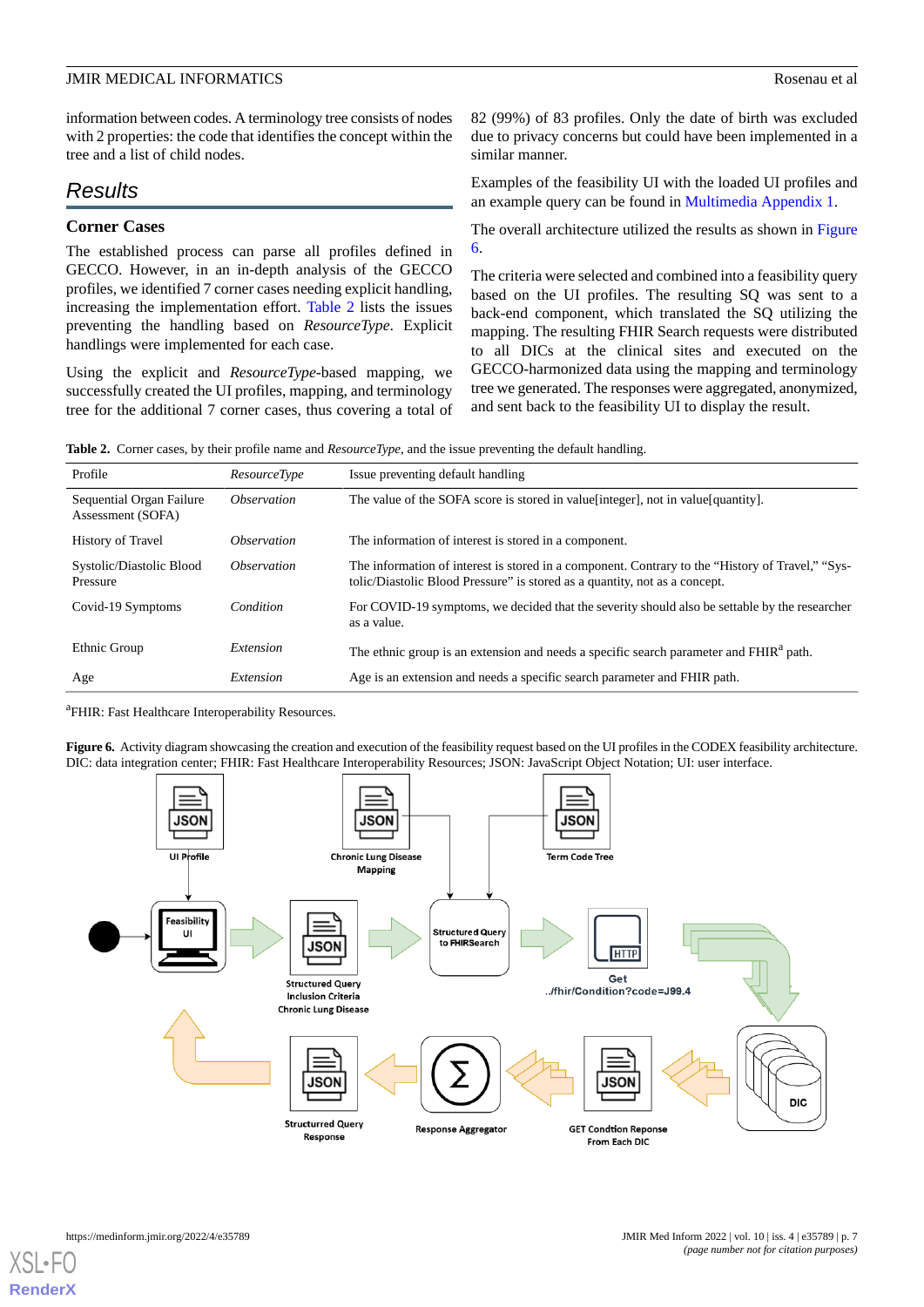# **Evaluation**

At the time of writing this publication, the DICs were still under development, and the ETL processes to fill the FHIR servers with real-world GECCO data have yet to be rolled out. Many hospital sites use the electronic data capture tool REDCap [\[18](#page-9-17)] to collect COVID-19 patient data and the ODM2FHIR tool [\[19](#page-9-18)] to transform the data to FHIR. For our automated and manual tests, we used this toolchain to create our test patients. The manual tests were conducted by selecting logical combinations from the criteria defining the test patient in the UI. In addition, we generated SQs that request each criterion and should return our test patient as a result. The test data and the generated SQs are available in Ref. [\[20](#page-9-19)].

In 6 (7%) of 84 conducted manual tests, a discrepancy between the test data encoding and the available elements in the UI made it impossible to obtain the data of interest. The 6 discrepancies were caused by 4 different sources of errors:

- SNOMED CT postcoordination: SNOMED CT makes it possible to specify concepts (eg, defining the body side of a finding) using postcoordinated expression (PCE) [[21\]](#page-9-20). PCE-coded concepts represent a subset of a non-PCE-coded concept but are not part of expanded value sets if not explicitly defined. In consequence, only the non-PCE-coded concept is available in the UI.
- GECCO version discrepancies: Although GECCO version 1.0.4 was used as the basis for the UI implementation, the test data is still based on the previous version 1.0.3. This discrepancy sometimes results in different coding for the concepts.
- Unit definitions: The *LogicalModel* of GECCO defines units for all quantitative values. The current implementation does not allow converting between units. Users must search the unit according to the test data, leading to errors in 2 cases where the unit is unavailable.
- *CodeSystem* discrepancies: Although the GECCO profile allows for values from different *CodeSystem*, we reduced this complexity to values from a single *CodeSystem*. Not for every value does a corresponding code in all *CodeSystem* exist. Consequently, some codes in the test data are not available in the UI.

# *Discussion*

# **Principal Findings**

We presented the automatic generation of an ontology for a federated feasibility search tool and the necessary information to translate an intermediate query format to FHIR Search and CQL. We based the generation of the ontology, and the mapping, on FHIR profiles, allowing us to generalize our method to FHIR profiles, which represent a concept with a unique identifying code and an optional value. We successfully implemented UI profiles (UI representations) as well as the mapping for all criteria from GECCO and verified our solution based on an independently developed test patient.

We use FHIR data in their original format while simultaneously representing the concepts as criteria in a simplified model for the end user, resulting in a reduced technical burden, which

 $XS$  $\cdot$ FC **[RenderX](http://www.renderx.com/)** improves usability. Other ETL processes on the FHIR data are unnecessary. Further, we generated the ontology automatically and did not rely on manual maintenance. Consequently, the development time of an ontology can be drastically reduced, and the ontology can be adapted rapidly to version changes of the data set.

# **Related Work**

The development of a feasibility portal for medical health data poses an ill-structured problem. A wide opportunity space holds solutions in different architectures, data formats, query languages, and tooling.

A federated approach is the greatest common feature between existing feasibility solutions to overcome legal boundaries and ensure privacy protection on sensitive health care data. For proprietary, i2b2, and Observational Medical Outcomes Partnership (OMOP) data, solutions exist that provide researchers with an ontology-based UI [\[9](#page-9-21),[10,](#page-9-8)[22](#page-9-22)]. These platforms can also be utilized for FHIR and openEHR data but require additional ETL processes [\[7](#page-9-6),[23\]](#page-9-23). The Leaf project [\[8](#page-9-7)] presents an alternative approach by using a model agnostic query system for medical data stored in Structured Query Language (SQL) databases. Like our approach, an ontology holds the information on the criteria available to the user, and similar criteria are mapped to WHERE clauses for SQL statements. To apply their query system to FHIR requires a flat representation of the FHIR *Resources* in a SQL database. As the used FHIR servers at the DICs do not store flattened representations of the FHIR profiles and an additional representation in flattened form would cause data redundance, their solution could not be applied to our problem. Regardless, an ontology and a mapping would have also been needed to utilize the Leaf approach. Other existing solutions utilizing the FHIR standard for federated feasibility queries rely on computer scientists to transfer their research questions to FHIR Search, CQL, or SQL [[24](#page-9-24),[25\]](#page-10-0). Existing FHIR-based federated feasibility query tools with a graphical UI, developed for health care professionals, rely on manual curation of search criteria [[26,](#page-10-1)[27](#page-10-2)]. Manual curation is a laborious task and can take years.

With the presented work, we provide a solution for creating an ontology based on FHIR profiles suitable for medical professionals to create and execute federated feasibility queries for data in FHIR format.

#### **Lessons Learned**

The presented methodology relies on the extensive investigation of the FHIR profiles. Often, the expertise in those lies with the domain experts and modelers. Software developers must not only identify handling for individual *Resources* based on FHIR types but also discover all corner cases. A more interdisciplinary team could facilitate and shorten the development process. The presented implementation for GECCO can act as a starting point for other FHIR profiles. Developers need to add handling for *ResourceTypes* that are not yet implemented and add corner cases for profiles that do not align with the default handling.

The development and especially the delivery of the ontology rely on the infrastructure at the clinical sites. The Blaze FHIR server [[28\]](#page-10-3) implementation utilized in this project allowed the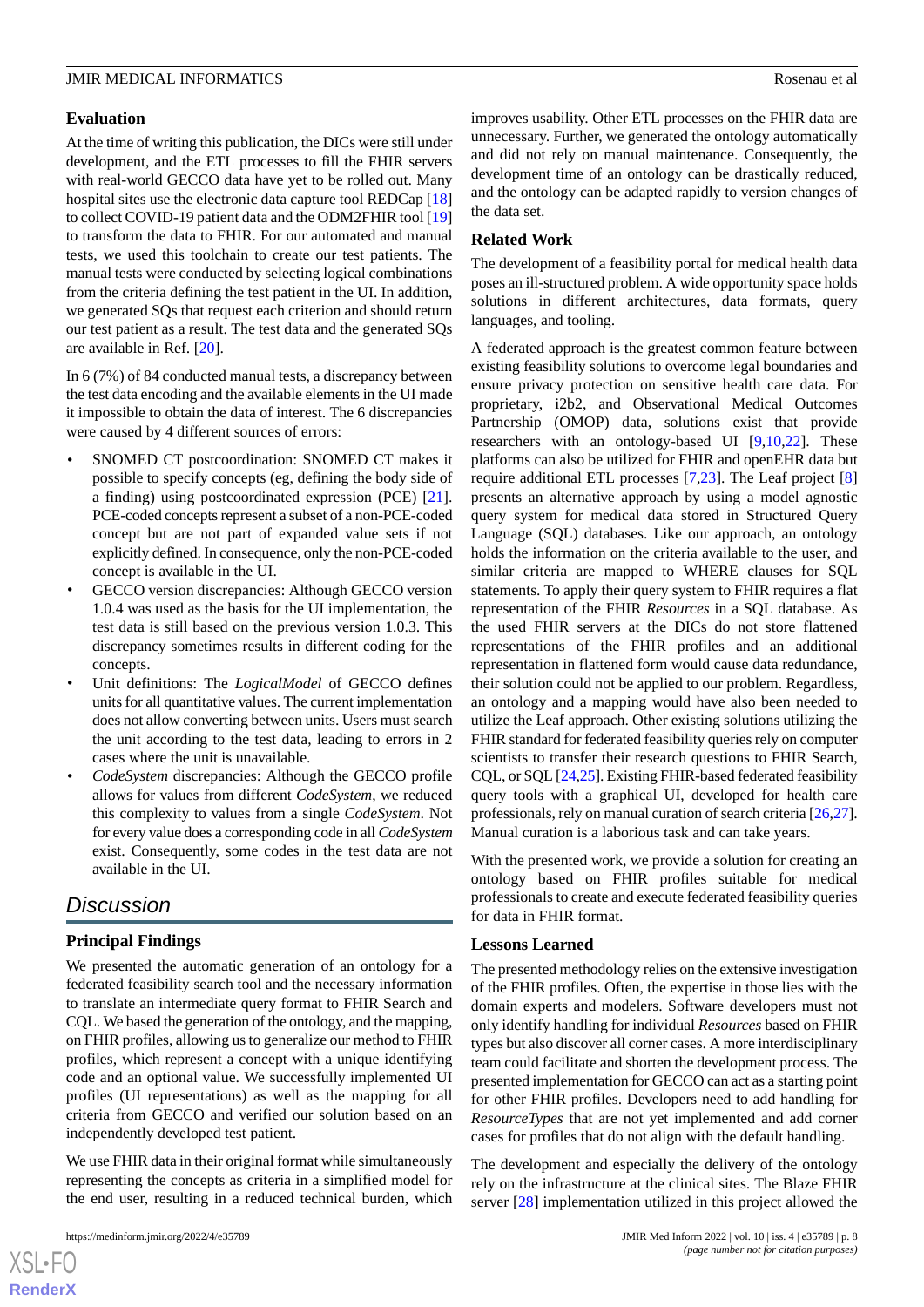usage of CQL and custom search parameters. In contrast, a lack of terminology servers at the sites resulted in the need to make the ontology available in a proprietary format and prevented using the *below* modifier a terminology server offers. In the future, the definition of custom search parameters should be part of the profiling process to ensure that the criteria defined in GECCO are queryable.

# **Limitations**

Further improvements can be made to our solution to address the issues found. The SNOMED CT postcoordination limitations can be addressed by using the *below* modifier in FHIR Search requests. The *below* modifier resolves the is-relation between the PCE and the non-PCE equivalent but requires a SNOMED CT *CodeSystem* at every site.

Given the ongoing development and fixes in GECCO, our static approach for the UI profiles currently limits the use to a single version. Given the federated nature of the project, we cannot guarantee that every site uses the newest version. Therefore, support of multiple versions would be helpful. Improvements can be made by utilizing the terminology server in conjunction with versioning at run time to create the UI profiles semidynamically.

For usability, the units provided should be converted to the units used at each site during query execution. Research efforts to address this issue can be found in Ref. [[29\]](#page-10-4).

The flexible use of values from different *CodeSystems*represents the most significant challenge, as it cannot be solved on a purely technical level. Reducing the values provided to values from a single *CodeSystem* serves to simplify the presentation for the user. Concepts repeated in different *CodeSystems* are listed only once in the UI (eg, sleep apnea is available in ICD-10-GM and SNOMED CT but can only be selected as an ICD-10-GM concept). A mapping between all codes would be necessary to support both code systems. This mapping requires medical expertise as not all concepts can be as directly matched as the example. Stricter profiling with values limited to a single *CodeSystem* would have resulted in a higher workload at each site but improved organizational interoperability. Narrowing the optionality reduces the complexity, ultimately leading to better interoperability [\[30](#page-10-5)].

#### **Future Directions**

The high adaptability of the developed platform and the presented methodology open possibilities for a wide range of future work. Applying the presented approach to other FHIR data sets is part of ongoing work in the successor project of CODEX, ABIDE [[31\]](#page-10-6), where the same approach is applied to the MII core data set [\[32](#page-10-7)]. For cancer research, the presented approach could also be applied to the data model in Ref. [[33\]](#page-10-8).

Regarding FHIR, we want to expand the code value representation by establishing attribute filters that further refine the criteria using multiple FHIR *Resource* attributes.

Beyond FHIR, it would also be of interest to test the adaptability of our approach to other structured health care data. Primarily dependent on the mapping capabilities, we see the potential to use the SQ as an intermediate query language for FHIR and other query languages (ie, Archetype Query Language [AQL]) [[34\]](#page-10-9). Previous research work [[35\]](#page-10-10) indicates the feasibility of this idea.

The current representation of the ontology is a proprietary format developed within this project. For better exchange, it should be investigated whether the features of a terminology server can be used to exchange the developed ontology in the standardized FHIR format (ie, using a structure map for the mapping) and dynamically load it from there.

Finally, a mapping between complex FHIR *Resources* and simplified interface patterns should be further investigated. The Release 5 draft of the FHIR standard introduces interface patterns, which could abstract a simplified representation from the FHIR *Resource*. Combined with the FHIR mapping language, a simpler resource data model for querying could be developed by domain experts rather than software developers.

#### **Conclusion**

We demonstrated an automated process to generate an ontology for feasibility criteria based on GECCO profiles, showcasing the feasibility of our approach for FHIR-profiled data. We described how to obtain user-relevant data from the FHIR profiles and how to use the same information to create a mapping to translate an intermediate query language to CQL and FHIR Search.

The underlying platform has been deployed across 33 university hospitals in Germany. Test data were used to evaluate our approach and demonstrate its validity.

We see great generalization potential not only for other FHIR profiles but also for structured health care data in general.

#### **Acknowledgments**

This work was performed in fulfillment of the requirements for obtaining the degree "Dr. rer. biol. hum." from the Friedrich-Alexander-Universität Erlangen-Nürnberg (JG).

The project was funded by the German Federal Ministry of Education and Research (BMBF; Grant 01KX2021).

#### **Conflicts of Interest**

None declared.

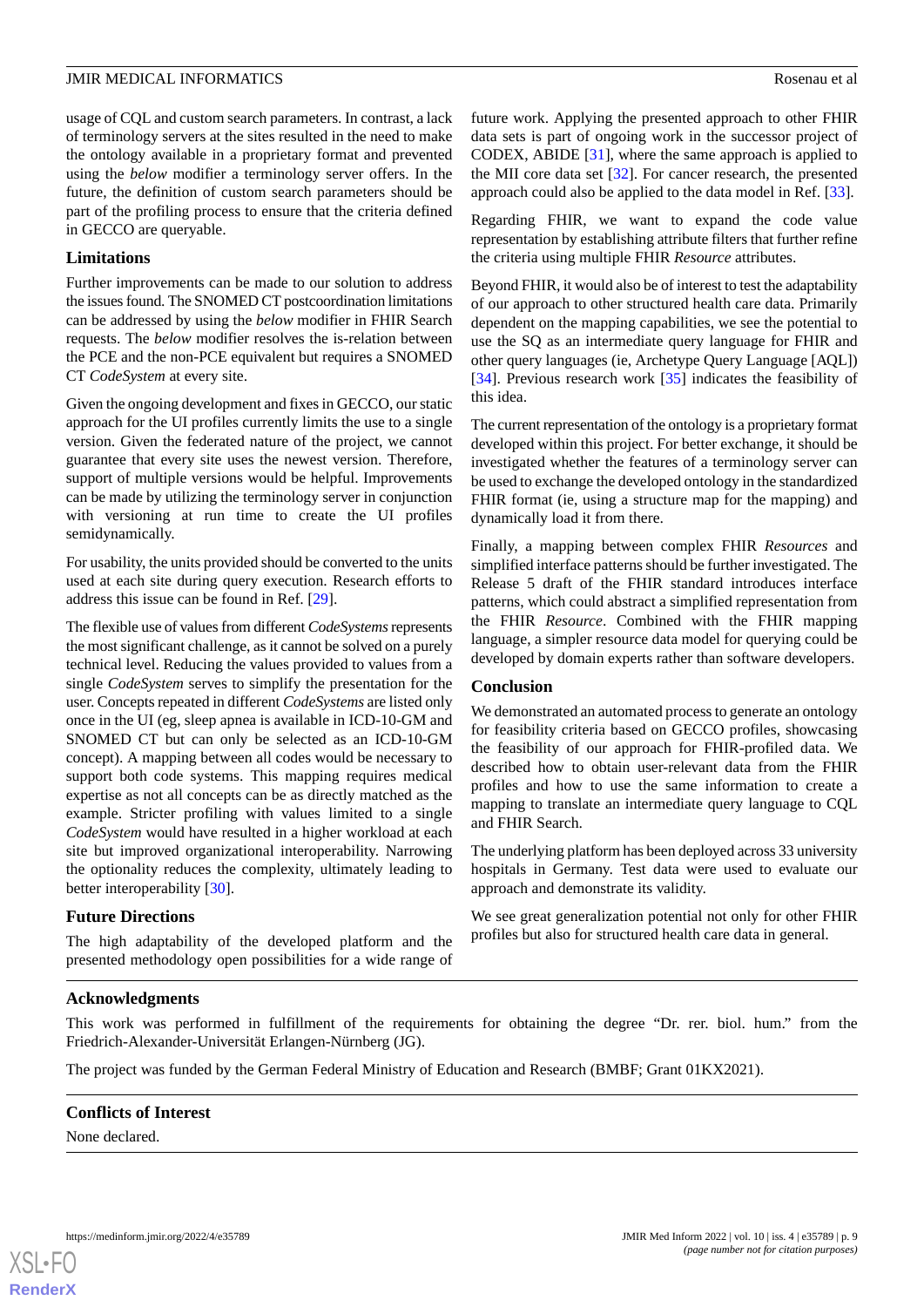# **JMIR MEDICAL INFORMATICS** Rosenau et al. **Rosenau et al. Rosenau et al. Rosenau et al. Rosenau et al. Rosenau et al. Rosenau et al. Rosenau et al. Rosenau et al. Rosenau et al. Rosenau et al. Rosenau e**

# <span id="page-9-16"></span>**Multimedia Appendix 1**

Example of loaded UI profiles in the generic feasibility UI and an example query. UI: user interface. [[PDF File \(Adobe PDF File\), 406 KB](https://jmir.org/api/download?alt_name=medinform_v10i4e35789_app1.pdf&filename=89e302117ecbdc07994a50f70f58c52b.pdf)-[Multimedia Appendix 1\]](https://jmir.org/api/download?alt_name=medinform_v10i4e35789_app1.pdf&filename=89e302117ecbdc07994a50f70f58c52b.pdf)

# <span id="page-9-0"></span>**References**

- <span id="page-9-1"></span>1. Lehne M, Sass J, Essenwanger A, Schepers J, Thun S. Why digital medicine depends on interoperability. NPJ Digit Med 2019 Aug 20;2(1):79 [[FREE Full text](https://doi.org/10.1038/s41746-019-0158-1)] [doi: [10.1038/s41746-019-0158-1\]](http://dx.doi.org/10.1038/s41746-019-0158-1) [Medline: [31453374](http://www.ncbi.nlm.nih.gov/entrez/query.fcgi?cmd=Retrieve&db=PubMed&list_uids=31453374&dopt=Abstract)]
- <span id="page-9-2"></span>2. Semler S, Wissing F, Heyder R. German Medical Informatics Initiative: a national approach to integrating health data from patient care and medical research. Methods Inf Med 2018 Jul 17;57(S 01):e50-e56. [doi: [10.3414/me18-03-0003](http://dx.doi.org/10.3414/me18-03-0003)]
- <span id="page-9-3"></span>3. Summary - FHIR v4.0.1. URL:<http://hl7.org/fhir/summary.html> [accessed 2021-09-13]
- <span id="page-9-4"></span>4. Weber S, Heitmann KU. Interoperability in healthcare: also prescribed for digital health applications (DiGA). Bundesgesundheitsblatt Gesundheitsforschung Gesundheitsschutz 2021 Oct 16;64(10):1262-1268 [\[FREE Full text\]](http://europepmc.org/abstract/MED/34532746) [doi: [10.1007/s00103-021-03414-w\]](http://dx.doi.org/10.1007/s00103-021-03414-w) [Medline: [34532746\]](http://www.ncbi.nlm.nih.gov/entrez/query.fcgi?cmd=Retrieve&db=PubMed&list_uids=34532746&dopt=Abstract)
- <span id="page-9-5"></span>5. Sass J, Bartschke A, Lehne M, Essenwanger A, Rinaldi E, Rudolph S, et al. The German Corona Consensus Dataset (GECCO): a standardized dataset for COVID-19 research in university medicine and beyond. BMC Med Inform Decis Mak 2020 Dec 21;20(1):341 [\[FREE Full text\]](https://bmcmedinformdecismak.biomedcentral.com/articles/10.1186/s12911-020-01374-w) [doi: [10.1186/s12911-020-01374-w\]](http://dx.doi.org/10.1186/s12911-020-01374-w) [Medline: [33349259](http://www.ncbi.nlm.nih.gov/entrez/query.fcgi?cmd=Retrieve&db=PubMed&list_uids=33349259&dopt=Abstract)]
- <span id="page-9-6"></span>6. Gruendner J, Deppenwiese N, Folz M, Köhler T, Kroll B, Rosenau L, et al. Architecture for a privacy preserving feasibility query portal for distributed COVID-19 Fast Healthcare Interoperability Resources (FHIR) patient data repositories: design and implementation study. J Med Internet Res 2022. [doi: [10.2196/preprints.36709\]](http://dx.doi.org/10.2196/preprints.36709)
- <span id="page-9-7"></span>7. Haarbrandt B, Tute E, Marschollek M. Automated population of an i2b2 clinical data warehouse from an openEHR-based data repository. J Biomed Inform 2016 Oct;63:277-294 [\[FREE Full text\]](https://linkinghub.elsevier.com/retrieve/pii/S1532-0464(16)30084-3) [doi: [10.1016/j.jbi.2016.08.007](http://dx.doi.org/10.1016/j.jbi.2016.08.007)] [Medline: [27507090](http://www.ncbi.nlm.nih.gov/entrez/query.fcgi?cmd=Retrieve&db=PubMed&list_uids=27507090&dopt=Abstract)]
- <span id="page-9-21"></span>8. Dobbins N, Spital C, Black R, Morrison J, de Veer B, Zampino E, et al. Leaf: an open-source, model-agnostic, data-driven web application for cohort discovery and translational biomedical research. J Am Med Inform Assoc 2020 Jan 01;27(1):109-118 [[FREE Full text](http://europepmc.org/abstract/MED/31592524)] [doi: [10.1093/jamia/ocz165\]](http://dx.doi.org/10.1093/jamia/ocz165) [Medline: [31592524\]](http://www.ncbi.nlm.nih.gov/entrez/query.fcgi?cmd=Retrieve&db=PubMed&list_uids=31592524&dopt=Abstract)
- <span id="page-9-9"></span><span id="page-9-8"></span>9. Weber GM, Murphy SN, McMurry AJ, MacFadden D, Nigrin DJ, Churchill S, et al. The Shared Health Research Information Network (SHRINE): a prototype federated query tool for clinical data repositories. J Am Med Inform Assoc 2009 Sep 01;16(5):624-630. [doi: [10.1197/jamia.m3191](http://dx.doi.org/10.1197/jamia.m3191)]
- <span id="page-9-10"></span>10. Topaloglu U, Palchuk MB. Using a federated network of real-world data to optimize clinical trials operations. JCO Clin Cancer Inform 2018 Dec(2):1-10. [doi: [10.1200/cci.17.00067](http://dx.doi.org/10.1200/cci.17.00067)]
- <span id="page-9-11"></span>11. Forschungsnetz Covid-19 - SIMPLIFIER. URL:<https://simplifier.net/ForschungsnetzCovid-19/~guides> [accessed 2021-11-01]
- <span id="page-9-12"></span>12. Singh S, Aswal M. A state of the art on big data with semantic web technologies. In: Gaur L, Solanki A, Jain V, Khazanchi D, editors. Advances in Computer and Electrical Engineering. Hershey, PA: IGI Global; 2020:213.
- <span id="page-9-13"></span>13. CODEX - Gecco to UI and Mapper Internet. URL: <https://github.com/num-codex/codex-gecco-to-ui-profiles> [accessed 2021-11-03]
- <span id="page-9-14"></span>14. Metke-Jimenez A, Steel J, Hansen D, Lawley M. Ontoserver: a syndicated terminology server. J Biomed Semantics 2018 Sep 17;9(1):24 [\[FREE Full text](https://jbiomedsem.biomedcentral.com/track/pdf/10.1186/s13326-018-0191-z.pdf)] [doi: [10.1186/s13326-018-0191-z](http://dx.doi.org/10.1186/s13326-018-0191-z)] [Medline: [30223897](http://www.ncbi.nlm.nih.gov/entrez/query.fcgi?cmd=Retrieve&db=PubMed&list_uids=30223897&dopt=Abstract)]
- <span id="page-9-15"></span>15. Gulden C, Mate S, Prokosch H, Kraus S. Investigating the capabilities of FHIR Search for clinical trial phenotyping. In: German Medical Data Sciences: A Learning Healthcare System. Amsterdam: IOS Press; 2018:3-7.
- <span id="page-9-18"></span><span id="page-9-17"></span>16. Kiel A, Deppenwiese N, Kroll B, Engels C, Ebert L, Lablans M, et al. Feasibility studies with HL7 FHIR® and Clinical Quality Language. In: 16th Leipzig Research Festival for Life Sciences 2020. Germany: Faculty of Medicine, Leipzig University; 2020:105.
- <span id="page-9-20"></span><span id="page-9-19"></span>17. Hürsch W, Lopes C. Separation of Concerns. URL: [https://www2.ccs.neu.edu/research/demeter/papers/publications-abstracts.](https://www2.ccs.neu.edu/research/demeter/papers/publications-abstracts.html#SEP-CONCERNS) [html#SEP-CONCERNS](https://www2.ccs.neu.edu/research/demeter/papers/publications-abstracts.html#SEP-CONCERNS) [accessed 2022-04-06]
- <span id="page-9-22"></span>18. REDCap. URL: <https://www.project-redcap.org/> [accessed 2021-11-25]
- <span id="page-9-23"></span>19. num-codex/odm2fhir. URL:<https://github.com/num-codex/odm2fhir> [accessed 2022-04-06]
- 20. num-codex/codex-testdata-to-sq. URL:<https://github.com/num-codex/codex-testdata-to-sq> [accessed 2022-04-06]
- 21. 7. SNOMED CT Expressions. URL:<https://confluence.ihtsdotools.org/display/DOCSTART/7.+SNOMED+CT+Expressions> [accessed 2022-04-06]
- <span id="page-9-24"></span>22. Observational Health Data Sciences and Informatics. ATLAS – A Unified Interface for the OHDSI Tools. URL: [https:/](https://www.ohdsi.org/atlas-a-unified-interface-for-the-ohdsi-tools/) [/www.ohdsi.org/atlas-a-unified-interface-for-the-ohdsi-tools/](https://www.ohdsi.org/atlas-a-unified-interface-for-the-ohdsi-tools/) [accessed 2022-04-06]
- 23. Maier C, Kapsner LA, Mate S, Prokosch H, Kraus S. Patient cohort identification on time series data using the OMOP common data model. Appl Clin Inform 2021 Jan 27;12(1):57-64 [[FREE Full text](http://europepmc.org/abstract/MED/33506478)] [doi: [10.1055/s-0040-1721481](http://dx.doi.org/10.1055/s-0040-1721481)] [Medline: [33506478](http://www.ncbi.nlm.nih.gov/entrez/query.fcgi?cmd=Retrieve&db=PubMed&list_uids=33506478&dopt=Abstract)]
- 24. Karim MR, Nguyen BP, Zimmermann L, Kirsten T, Löbe M, Meineke F, et al. A Distributed Analytics Platform to Execute FHIR-Based Phenotyping Algorithms. URL:<http://ceur-ws.org/Vol-2275/paper8.pdf> [accessed 2022-04-06]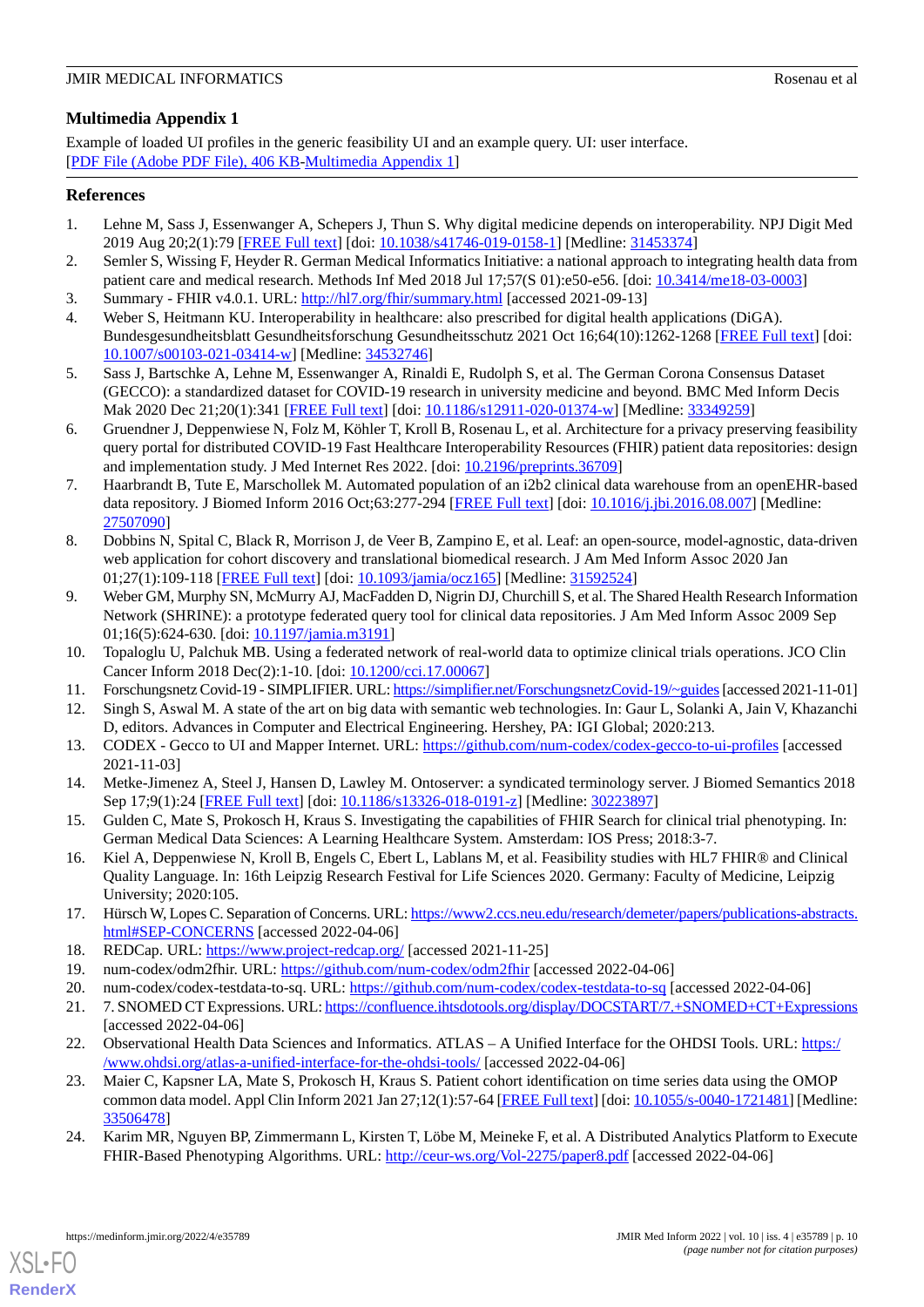#### **JMIR MEDICAL INFORMATICS** Rosenau et al. **Rosenau et al. Rosenau et al. Rosenau et al. Rosenau et al. Rosenau et al. Rosenau et al. Rosenau et al. Rosenau et al. Rosenau et al. Rosenau et al. Rosenau e**

- <span id="page-10-0"></span>25. Gruendner J, Gulden C, Kampf M, Mate S, Prokosch H, Zierk J. A framework for criteria-based selection and processing of Fast Healthcare Interoperability Resources (FHIR) data for statistical analysis: design and implementation study. JMIR Med Inform 2021 Apr 01;9(4):e25645 [[FREE Full text](https://medinform.jmir.org/2021/4/e25645/)] [doi: [10.2196/25645\]](http://dx.doi.org/10.2196/25645) [Medline: [33792554](http://www.ncbi.nlm.nih.gov/entrez/query.fcgi?cmd=Retrieve&db=PubMed&list_uids=33792554&dopt=Abstract)]
- <span id="page-10-1"></span>26. Schüttler C, Prokosch H, Hummel M, Lablans M, Kroll B, Engels C, German Biobank Alliance IT development team. The journey to establishing an IT-infrastructure within the German Biobank Alliance. PLoS One 2021 Sep 22;16(9):e0257632 [[FREE Full text](https://dx.plos.org/10.1371/journal.pone.0257632)] [doi: [10.1371/journal.pone.0257632](http://dx.doi.org/10.1371/journal.pone.0257632)] [Medline: [34551019](http://www.ncbi.nlm.nih.gov/entrez/query.fcgi?cmd=Retrieve&db=PubMed&list_uids=34551019&dopt=Abstract)]
- <span id="page-10-2"></span>27. Uciteli A, Beger C, Kirsten T, Meineke FA, Herre H. Ontological representation, classification and data-driven computing of phenotypes. J Biomed Semantics 2020 Dec 21;11(1):15 [[FREE Full text](https://jbiomedsem.biomedcentral.com/articles/10.1186/s13326-020-00230-0)] [doi: [10.1186/s13326-020-00230-0\]](http://dx.doi.org/10.1186/s13326-020-00230-0) [Medline: [33349245](http://www.ncbi.nlm.nih.gov/entrez/query.fcgi?cmd=Retrieve&db=PubMed&list_uids=33349245&dopt=Abstract)]
- <span id="page-10-4"></span><span id="page-10-3"></span>28. Blaze. URL: <https://github.com/samply/blaze> [accessed 2021-11-04]
- <span id="page-10-5"></span>29. Hauser R, Quine D, Ryder A, Campbell S. Unit conversions between LOINC codes. J Am Med Inform Assoc 2018 Feb 01;25(2):192-196 [[FREE Full text](http://europepmc.org/abstract/MED/28637208)] [doi: [10.1093/jamia/ocx056](http://dx.doi.org/10.1093/jamia/ocx056)] [Medline: [28637208](http://www.ncbi.nlm.nih.gov/entrez/query.fcgi?cmd=Retrieve&db=PubMed&list_uids=28637208&dopt=Abstract)]
- <span id="page-10-6"></span>30. Benson T, Grieve G. Why interoperability is hard. In: Principles of Health Interoperability. Cham: Springer International; 2021:21-40.
- <span id="page-10-7"></span>31. Medizin Informatik Initiative. ABIDE\_MI. URL: [https://www.medizininformatik-initiative.de/de/use-cases-und-projekte/](https://www.medizininformatik-initiative.de/de/use-cases-und-projekte/abidemi) [abidemi](https://www.medizininformatik-initiative.de/de/use-cases-und-projekte/abidemi) [accessed 2022-04-06]
- <span id="page-10-8"></span>32. Ganslandt T, Boeker M, Löbe M, Prasser F, Schepers J, Semler S, et al. Der Kerndatensatz der Medizininformatik-Initiativein Schritt zur Sekundärnutzung von Versorgungsdaten auf nationaler Ebene. Forum der Medizin-Dokumentation und Medizin-Informatik 2018;20(1):21.
- <span id="page-10-9"></span>33. Lambarki M, Kern J, Croft D, Engels C, Deppenwiese N, Kerscher A, et al. Oncology on FHIR: a data model for distributed cancer research. In: Röhrig R, Beißbarth T, Brannath W, Prokosch HU, Schmidtmann I, Stolpe S, et al, editors. Studies in Health Technology and Informatics. Amsterdam: IOS Press; 2021.
- <span id="page-10-10"></span>34. openEHR. Archetype Query Language (AQL). URL: <https://specifications.openehr.org/releases/QUERY/latest/AQL.html> [accessed 2022-04-06]
- 35. Fette G, Kaspar M, Liman L, Ertl M, Krebs J, Dietrich G, et al. Query translation between AQL and CQL. Stud Health Technol Inform 2019 Aug 21;264:128-132. [doi: [10.3233/SHTI190197](http://dx.doi.org/10.3233/SHTI190197)] [Medline: [31437899](http://www.ncbi.nlm.nih.gov/entrez/query.fcgi?cmd=Retrieve&db=PubMed&list_uids=31437899&dopt=Abstract)]

# **Abbreviations**

**CQL:** Clinical Quality Language **DIC:** Data Integration Centers **EHR:** electronic health record **ETL:** extract, transform, and load FHIR: Fast Healthcare Interrogability Resources **GECCO:** German Corona Consensus Dataset **ICD-10-GM:** International Classification of Diseases and Related Health Problems, 10th edition, German version **JSON:** JavaScript Object Notation **MII:** Medical Informatics Initiative **PCE:** postcoordinated expression **SNOMED CT:** Systematized Nomenclature of Medicine-Clinical Terms **SQ:** Structured Query **SQL:** Structured Query Language **UI:** user interface

*Edited by C Lovis; submitted 17.12.21; peer-reviewed by J Saß, M Kaspar; comments to author 07.01.22; revised version received 27.01.22; accepted 13.02.22; published 27.04.22*

*Please cite as:*

*Rosenau L, Majeed RW, Ingenerf J, Kiel A, Kroll B, Köhler T, Prokosch HU, Gruendner J Generation of a Fast Healthcare Interoperability Resources (FHIR)-based Ontology for Federated Feasibility Queries in the Context of COVID-19: Feasibility Study JMIR Med Inform 2022;10(4):e35789 URL: <https://medinform.jmir.org/2022/4/e35789> doi: [10.2196/35789](http://dx.doi.org/10.2196/35789) PMID: [35380548](http://www.ncbi.nlm.nih.gov/entrez/query.fcgi?cmd=Retrieve&db=PubMed&list_uids=35380548&dopt=Abstract)*